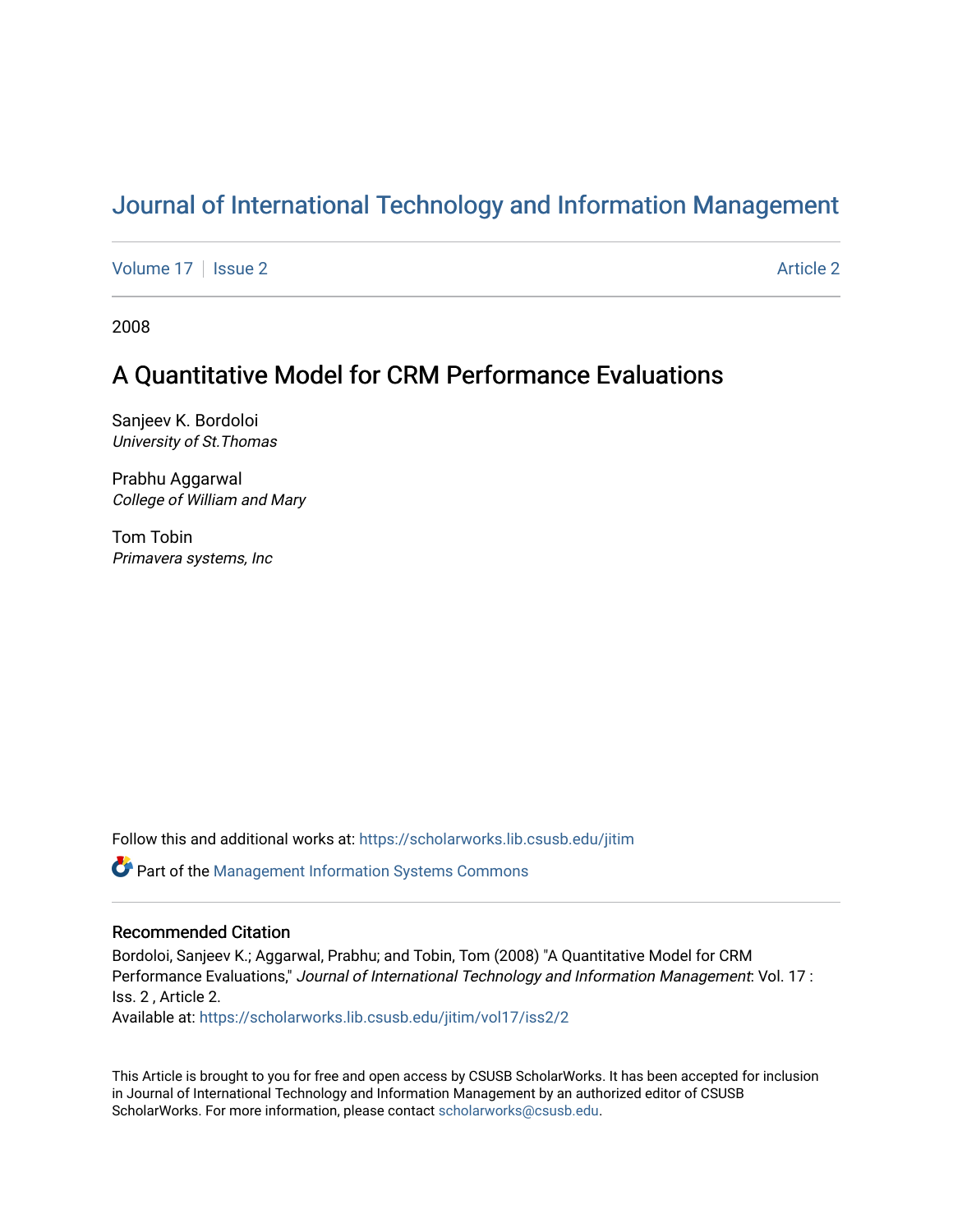# **A Quantitative Model for CRM Performance Evaluations**

**Sanjeev K. Bordoloi University of St. Thomas USA** 

**Prabhu Aggarwal College of William and Mary USA** 

> **Tom Tobin Primavera Systems, Inc. USA**

# **ABSTRACT**

*This paper identifies important performance measurements for the operation of CRM units in the call center industry, and then uses Data Envelopment Analysis (DEA) to compare the performances of a selected set of call centers. The results provide several managerial insights that will assist CRM managers in effective decision making, especially in the areas of increasing efficiencies and improving customer service. Overall, this paper contributes towards managing resources and processes that would aid in the acquisition and support of information technology within a firm.* 

# **INTRODUCTION**

Although Customer Relationship Management, popularly referred to as CRM, has been around for almost over a decade, there is little or no consensus about the exact depth and breadth of the CRM concept across a wide array of enterprises. Often time, it is left to the discretion of the managers to define the customer relationship management function to best suit their customer facing interfaces. However, a generic definition outlines the seamless integration of technology and marketing strategy to effectively manage and improve the relationship with existing and potential customers to meet the evolving business objectives.

CRM units are used by companies in all aspects of services including financial, healthcare, airlines, recreation, and manufacturing. For instance, IBM's CRM offerings include strategy and change-consulting, system integration, enterprise application implementation for partners such as Siebel, SAP, Peoplesoft, Genesys and Avaya, business reengineering and process redesign, as well as speech recognition and Interactive Voice Response (IVR) (Kelsey, 2002). The early application of CRM was offered as a solution to redefine customer relationships using computerbased tools. However, CRM has evolved both in its functionality and adoption in more recent years. According to a recent Forrester Research estimate, the total CRM market – including applications, infrastructure and services – is likely to grow from \$42.8 billion in 2002 to \$73.8 billion in 2007 (Prahalad, Krishnan, & Mithas, 2002). But, today's CRM is a dramatically slimmed-down version of the original – it lost its swagger, its acne, and much of the baby fat (Greenberg, 2002). CRM is still expensive and still little cloudy of its benefits; but when it works, it yields great results and remains worthy of the risk of investment. With the IT budget squeeze in recent years, the need to demonstrate the connection between IT spending and business results has become even more critical.

Customer satisfaction remains a major objective in CRM operations. Higher customer satisfaction facilitates building and cultivating customer loyalty that results in the ability of a company to retain its existing customers and increase the value of these customers via cross-sell and up-sell (Karbowiak, 2002). Having an IT staff that understands the business and its customers' needs is one key to improving customer satisfaction (Chabrow, 2002). Investing in skilled IT personnel who understand the clients and the business process is probably more beneficial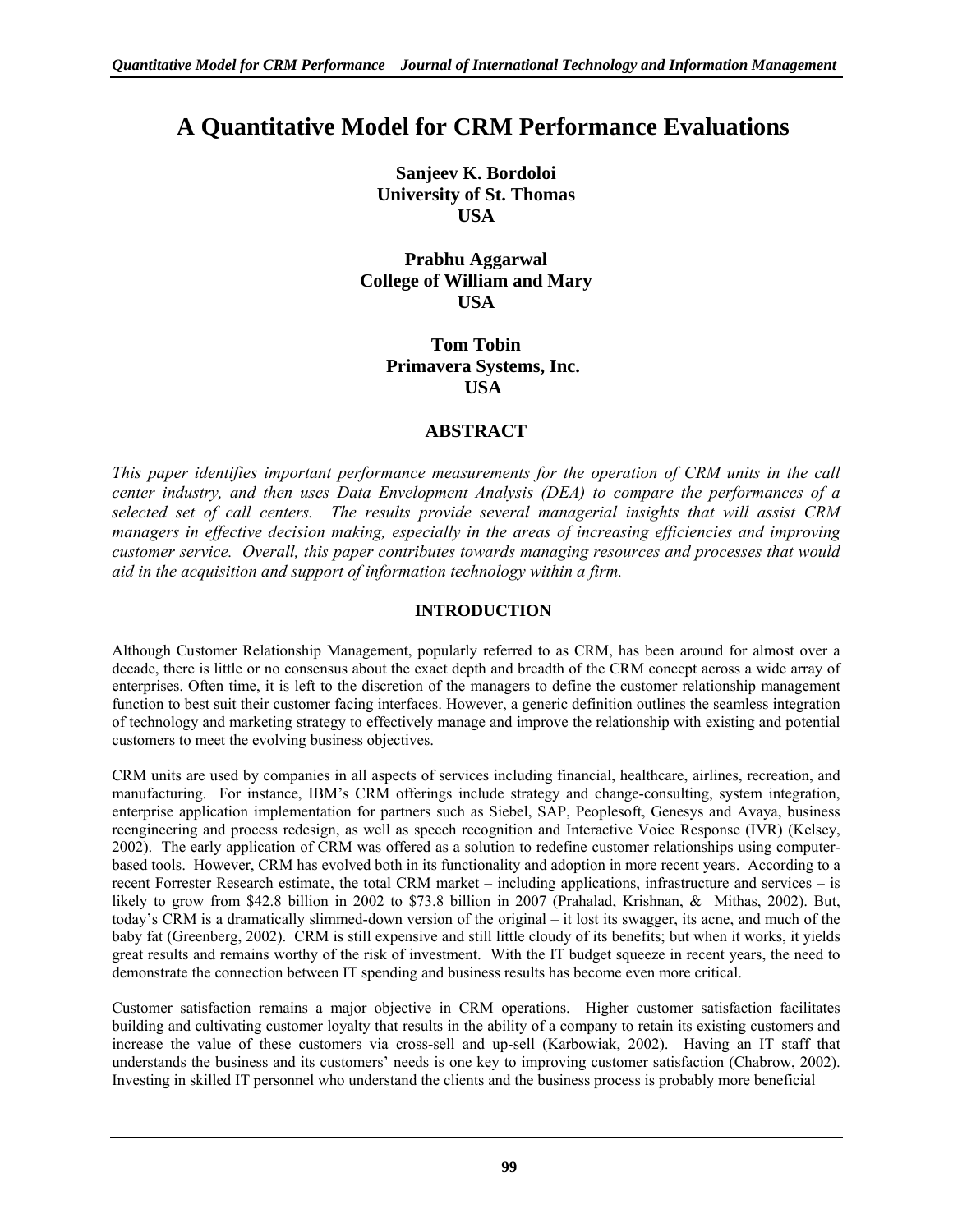than investing on pure technology. The human factor is very important in implementing an IT system. If the product is too cumbersome to use, employees will quickly find ways to work around it, defeating the very purpose of its implementation. With most IT issues, there is, as the Gartner Group puts it, the Hype Cycle (Fernandes, 2002). The CRM glitter has passed by, and realty has set in. It is time now to aim for operational efficiency.

## **CURRENT LITERATURE**

Klenke (1995) identifies call center managers as "matchmakers" who decide which agent can best meet a particular caller's needs, using a skill-based routing system. Bordoloi (2004) offers a quantitative model for determining an optimal recruitment policy amidst vibrant turnover rates in knowledge-intensive call centers. Madariaga (2004) offers a comparative study between CRM's in USA and Spain. McManus and Snyder (2003) discuss the role of Electronic Performance Support System (EPSS) in the Knowledge Management context. On the other hand, there are strategy related discussions on CRM. Wallace and Eagleson (2000) offer a "sacrificial HR strategy" that reflects the deliberate, frequent replacement of agents in order to provide enthusiastic, motivated customer service at low cost. Lea (2005) offers a case study on leveraging information technology to gain competitive advantage in General Electrics consumer products.

There exist some pioneering research papers that suggest selected performance measurement parameters for call center operations. Gans, Koole and Mandelbaum (2002) conduct an extensive review of the status of research in telephone call centers in the form of a tutorial. Anton (2000) offers a managerial survey of historical tracking of contact center operations over the years. Several benchmark research projects have been conducted at Purdue University's Center for Customer-Driven Quality. In a more focused research, Koole and Mandelbaum (2002) use queuing models to capture the operational characteristics of call center management under a central socio-technical environment. Gans and Zhou (2003) offer a model to maximize the throughput for low-priority traffic, such as email, subject to service-level constraints. Hall and Porteus (2000) offer a model for service quality that connects operations, human resources and marketing decisions. Jitpaiboon and Kalaian (2005) offer a hierarchical linear model to analyze the effect of top management's support on information system performance. Addo, Chow and Haddad (2004) develop a balanced scorecard system to assess IT performance within the context of overall corporate strategy and financial performance. Chan (2007) offers a predictive analytic model for value chain management that deals with probable circumstances in the future.

There also exists a stream of literature that evaluates performances of ERP systems. Ifinedo (2007) compares the prioritization of ERP system effectiveness with a focus on IT professionals and business managers. Wu, Hsieh, Shin and Wu (2005) offer a methodology for evaluating data and output misfits in commercial off-the-shelf ERP systems.

None of the above research, however, conducts an analysis to evaluate CRM performance. The variety of objectives that exist in the current literature, makes it important for us to take a closer look at the tradeoff between the various inputs such as labor cost, training, turnover rate, etc on performance measures such as productivity, efficiency, and customer satisfaction.

 In this paper, with the help of data from existing CRM units, we apply a quantitative method, namely Data Envelopment Analysis (DEA), to compare the performance of a selected set of CRM units for call center operations. DEA is not new to measure performances of IT processes. Bandopadhyay and Kumar (2007) use DEA to evaluate order fulfillment process options of B2C portals. For our study, working with a company which provides "knowledge management" solutions to call centers, we developed a model to provide some insights into how one might evaluate the performance of various CRM units, given that each unit uses different levels of inputs leading to various levels of performance. The result of this analysis leads to several managerial insights that will assist CRM managers in effective decision-making.

The rest of this paper is organized as follows. In next section, we present our research objectives and model. The following section develops the DEA model for evaluating the CRM units. Then we present numerical results and managerial insights. Finally, the last section is devoted to future research directions and conclusions.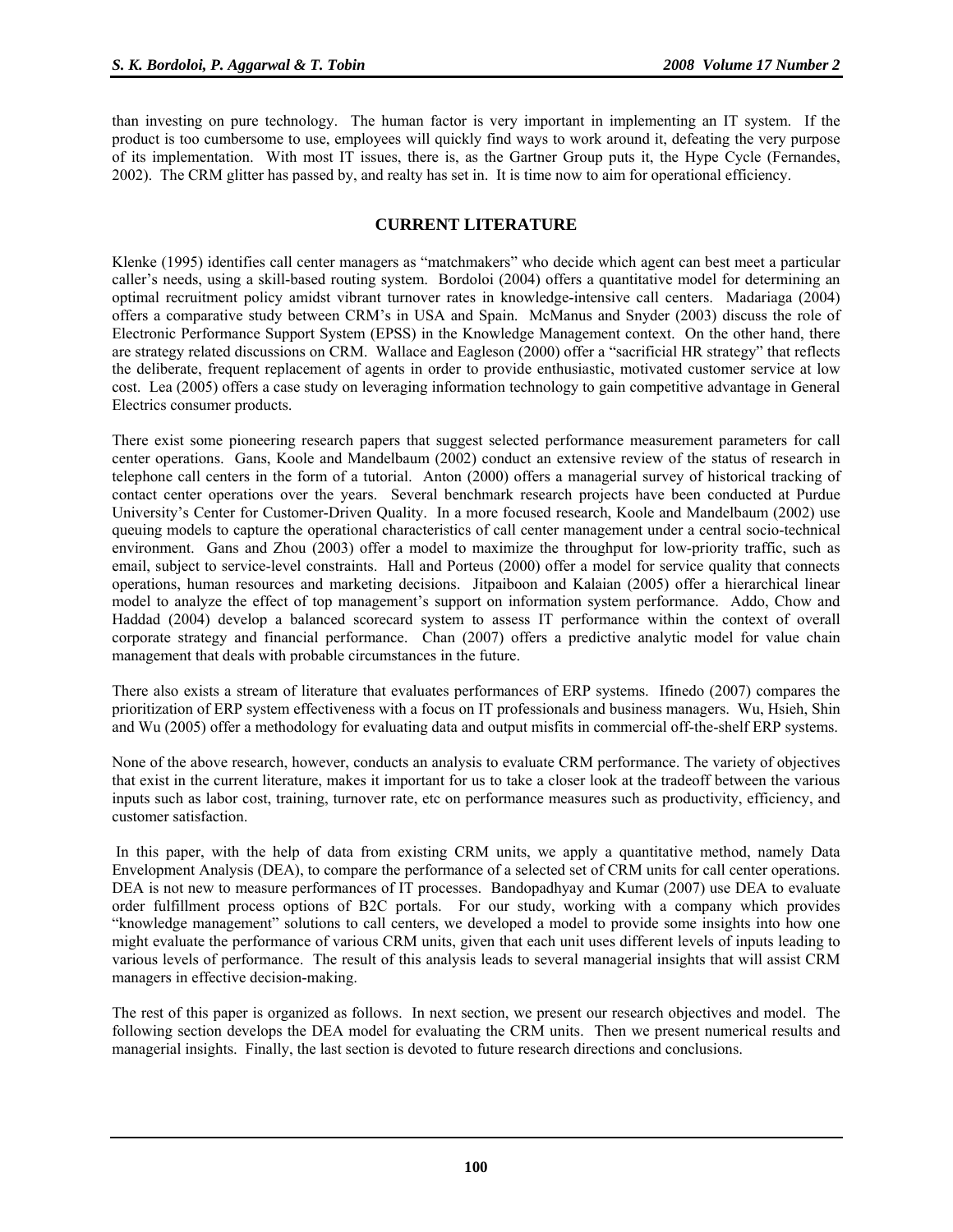# **RESEARCH OBJECTIVES**

We aim at achieving two primary objectives in our model formulation and analysis:

- 1) Given data collected from a representative set of CRM units (using call centers as a platform), identify performance parameters and inputs/outputs for CRM operations.
- 2) Conduct a detailed study using Data Envelopment Analysis (DEA) on selected performance parameters of CRM operations to offer managerial insights – this will provide depth to our research in assisting CRM managers in decision making.

The theoretical underpinnings of our research are established based on our attempts to meet the above objectives. The data that we collected facilitate us to model the situation using Data Envelopment Analysis (DEA) and the subsequent sensitivity analysis would provide the necessary managerial insights to CRM managers to help in decision making on issues such as degree of IT investment and ideal size of labor force.

While we looked at several measures, given that each of these surveyed companies listed either "increased efficiency" or "improved customer satisfaction" as one of its top three priorities for call center operations, we decided to focus on two objectives: productivity (average calls handled per hour) and First Call Resolution (FCR) rate. We estimated that productivity is a more useful measurement than resource utilization, even though we see the benefits of both. While productivity is a measure of efficiency of a CRM unit, FCR (the percentage of customers whose needs are met in one attempt) is a measure of customer satisfaction. On the input side, considering what the top management at these units deemed important for this study, we choose three measures – the average fully burdened cost of a call center agent, the average turn over rate, and the average number of days required for training.

We surveyed a total of 47 CRM units and collected data on organization, size, human resource expenses, efficiency, training, overhead, and financial measures. These organizations represented various industries such as Information Technology, Financial Services, Health Care, Telecom, and Energy. Finally, each company surveyed was actively using a CRM package within their call center operations.

Of the 47 units surveyed, we were able to use data collected from 21 units, as some units were unable to provide us with the needed information.

# **DATA ENVELOPMENT ANALYSIS (DEA) MODEL**

We apply Data Envelope Analysis (DEA) to determine the relative efficiencies for the call centers selected, the results of which can be used to determine the efficient frontier within the set of call centers. For a given call center, the operational efficiency can be evaluated by taking ratios of different inputs and outputs. The concept of benchmark comes in handy when comparing one system to another. The relative standing of similar call centers on the scale of a joint efficiency index guides a management team to improve overall productivity of the center, despite some in-built inefficiencies. Based on the "CCR" approach to Data Envelopment Analysis, (Charnes, Cooper & Rhodes, 1978) For CRM unit *i*, let:

 $O_{ij}$  = Productivity measure for unit *i*  $Q_{2i}$  = FCR measure for unit *i*  $I_{1i}$  = Average fully burdened cost of an agent at unit *i*  $I_{2i}$  = Average turn over rate at unit *i*  $I_{3i}$  = Average days of training at unit *i* 

Then, given the 2 outputs and 3 inputs, the DEA problem of a multi-unit situation is set up as follows: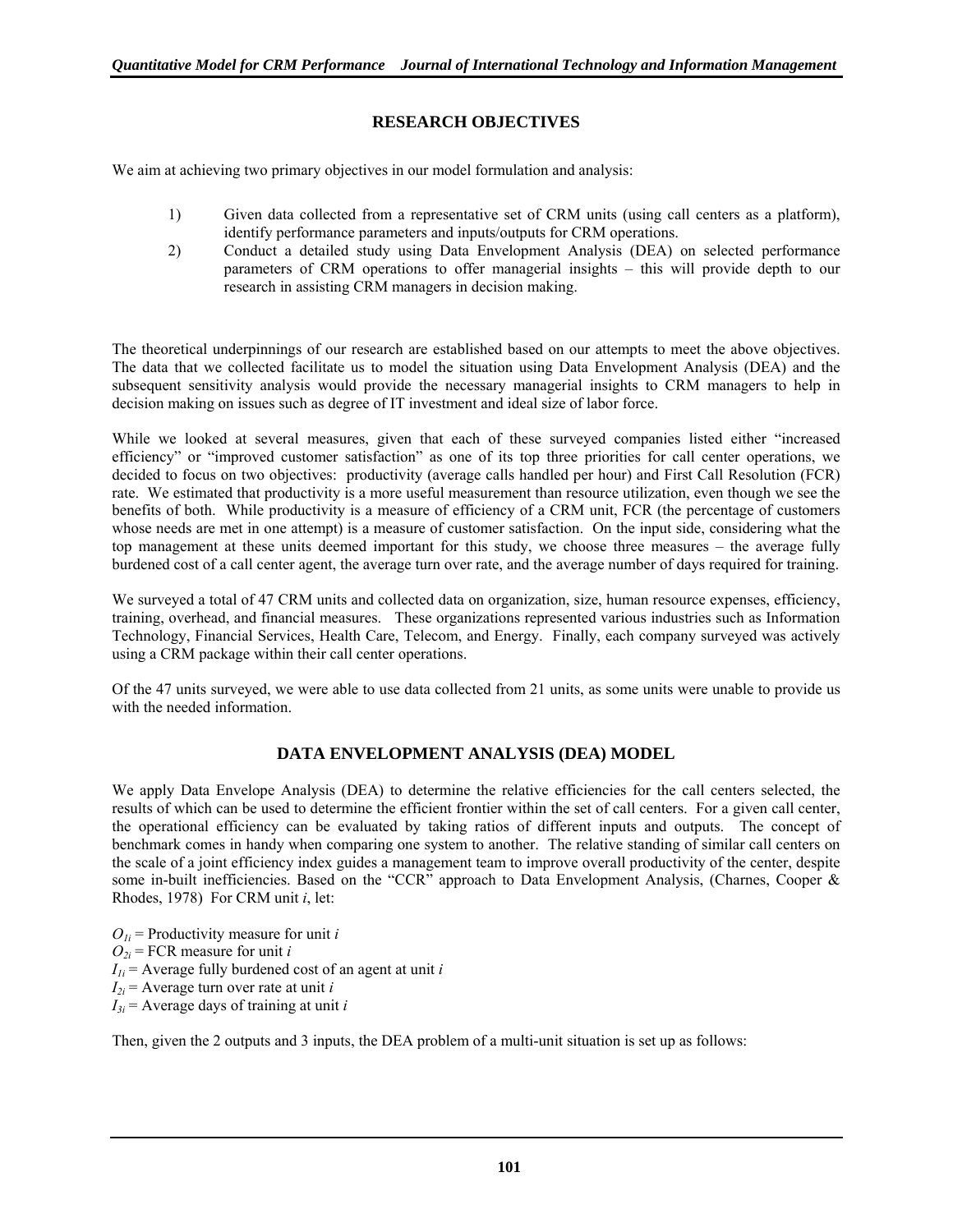#### *Problem P1:*

 $\text{Max } E_i = (u_1 O_{1i} + u_2 O_{2i}) / (v_1 I_{1i} + v_2 I_{2i} + V_3 I_{3i})$ 

Subject to:

 $E_i \leq 1$  for all  $i = 1, 2, ... N$  $u_i \ge 0$ ,  $v_i \ge 0$  where  $i = 1$  and 2 and  $j = 1, 2$ , and 3

Where,  $E_i$  = Efficiency score of unit *i*  $u_1$  and  $u_2$  = Coefficients for outputs  $v_1$ ,  $v_2$ , and  $v_3$  = Coefficients for inputs

Setting the denominator in the objective function to be equal to one, Problem *P1*, becomes:

#### *Problem P2:*

*Max*  $E_i = u_1O_{1i} + u_2O_{2i}$ 

Subject to:

 $(v_1I_{1i}+v_2I_{2i}+v_3I_{3i})=I$  $(u_1O_{1i}+u_2O_{2i}) - (v_1I_{1i}+v_2I_{2i}+v_3I_{3i}) \leq 0$  for all  $i = 1,2,...,N$  $u_i \geq 0$ ,  $v_i \geq 0$  where  $i = 1$  and 2 and  $j = 1, 2$ , and 3

Based on empirical findings and the experience of DEA practitioners (Fitzsimmons, 2006), the minimum number of service units (K) needed for a problem situation with N number of inputs and M number of outputs is given by the relationship:  $K > 2^*(N+M)$ . For the three-input, two-output situation in this study, the minimum number of units needed will be  $2*(2+3) = 10$ . Table 1 shows twenty-one CRM units with their corresponding productivity and FCR measures along with their Average Training Days per Agent, Average Turn Over Rate per Agent, and Average Annual Cost per Agent. For example, Unit 9 has a measure of high productivity and FCR, however it also has a relatively high labor cost measure. Similarly, unit 41 may not have very high output measures, but then it does so with relatively modest levels of labor cost and a low turn over rate. From a cursory glance at the table, it is impossible to judge whether or not the lower cost of labor is benefiting the CRM unit in generating a higher level of productivity or increased FCR with a desirable reduction in the turnover rate.

**Table 1: Data for twenty one CRM units used in our analysis.** 

|                | <b>CRM</b> Unit Productivity | FCR           | Training TO Rate |       | Cost               |
|----------------|------------------------------|---------------|------------------|-------|--------------------|
| 1              | 3.48                         | $20.00\%$     | 31.45            |       | 58.92% \$47,420.65 |
| $\overline{2}$ | 6.64                         | $60.00\%$     | 25.56            |       | 13.52% \$26,481.48 |
| 3              | 4.00                         | 65.00%        | 30.00            |       | 10.00% \$75,000.00 |
| 4              | 5.88                         | $60.00\%$     | 25.00            |       | 25.00% \$48,400.00 |
| 6              | 1.50                         | 74.00%        | 15.00            |       | 7.00% \$49,400.00  |
| 9              | 3.78                         | 70.00% 116.44 |                  |       | 16.72% \$56,892.66 |
| 15             | 25.00                        | 90.00%        | 30.00            |       | 1.00% \$61,997.42  |
| 16             | 8.77                         | 75.00%        | 28.50            |       | 47.50% \$43,225.00 |
| 17             | 17.14                        | 75 00%        | 10.00            |       | 50.00% \$28,000.00 |
| 19             | 9.52                         | 48.00%        | 25.00            |       | 5.00% \$51,995.84  |
| 21             | 24.04                        |               | 12.00% 168.78    |       | 10.06% \$72,101.96 |
| 22             | 5.45                         | 60.00%        | 180.00           | 2.00% | \$54,000.00        |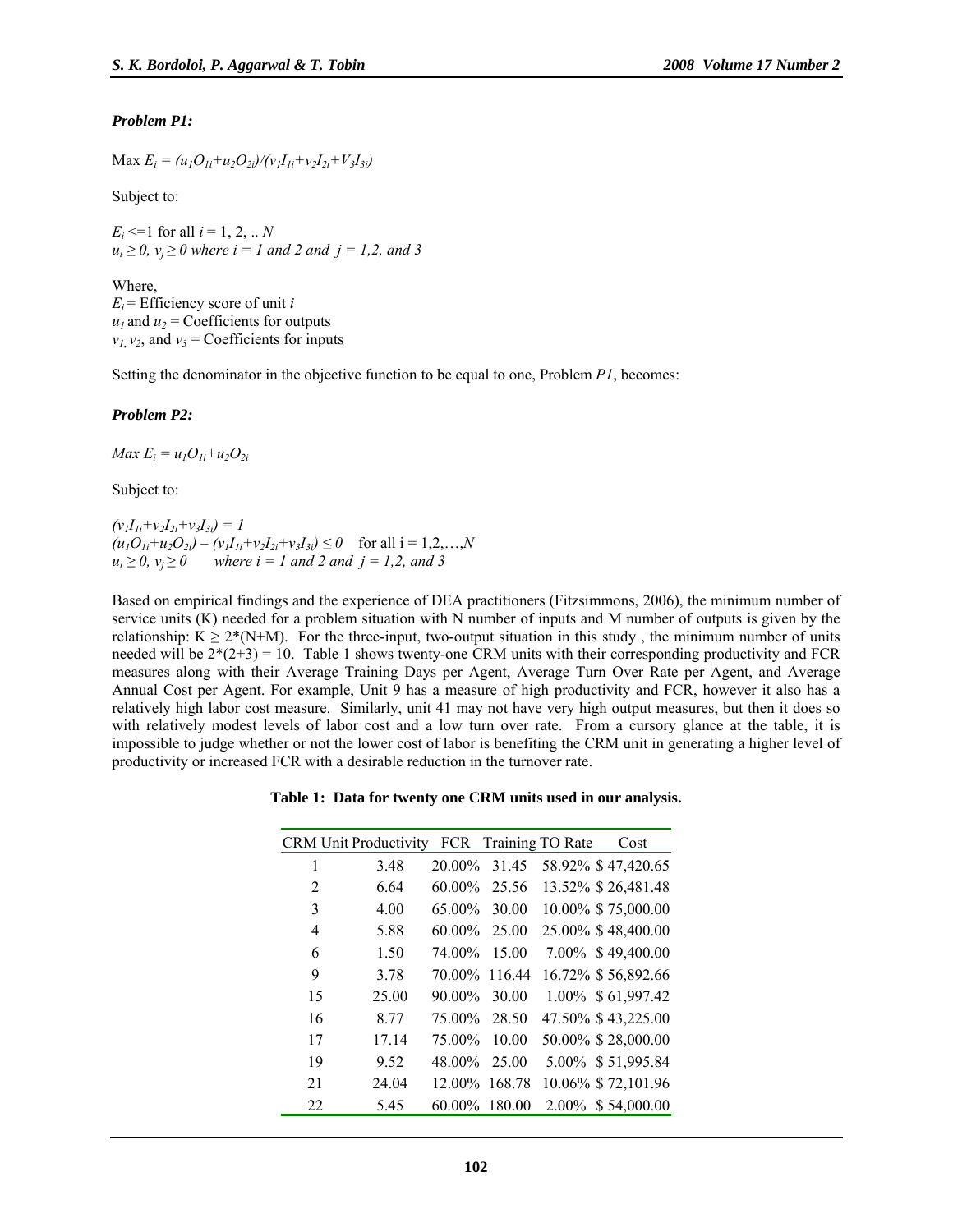*Quantitative Model for CRM Performance Journal of International Technology and Information Management* 

| 31 | 8.57  | 63.00%       | 28.00 | 17.00% \$34,700.00 |
|----|-------|--------------|-------|--------------------|
| 34 | 7.29  | $60.00\%$    | 25.00 | 10.00% \$35,384.62 |
| 35 | 5.83  | 79.00%       | 17.88 | 9.36% \$52,151.00  |
| 37 | 3.05  | 85.00%       | 14 39 | 22.54% \$43,703.33 |
| 38 | 4 1 7 | 54.00% 34.14 |       | 10.00% \$71,379.31 |
| 39 | 18.88 | 35.00%       | 13.56 | 5.78% \$63,555.56  |
| 41 | 7.10  | $60.00\%$    | 25.27 | 14.38% \$35,000.00 |
| 45 | 4.45  | 71.80%       | 5.00  | 10.29% \$41,302.86 |
| 47 | 9.44  | 40.00%       | 63.67 | 7.04% \$45,874.69  |

## **NUMERICAL RESULTS AND MANAGERIAL INSIGHTS**

Problem *P2* can be solved as a linear program for each unit *i* in order to find its efficiency score, *Ei*. The efficiency measures *Ei* are true indicators of the relative standing of each unit on the scale of 0 to 100%. The results of solving problem *P2* are shown in Table 2 for each of the service units.

|                | Output                    |        |                  | Inputs |                    |                         |
|----------------|---------------------------|--------|------------------|--------|--------------------|-------------------------|
|                | CRM Unit Productivity FCR |        | Training TO Rate |        | Cost               | <b>Efficiency Score</b> |
| 1              | 3.48                      | 20.00% | 31.45            |        | 58.92% \$47,420.65 | 16.85%                  |
| $\overline{2}$ | 6.64                      | 60.00% | 25.56            |        | 13.52% \$26,481.48 | 100.00%                 |
| 3              | 4.00                      | 65.00% | 30.00            |        | 10.00% \$75,000.00 | 53.76%                  |
| 4              | 5.88                      | 60.00% | 25.00            |        | 25.00% \$48,400.00 | 60.06%                  |
| 6              | 1.50                      | 74.00% | 15.00            |        | 7.00% \$49,400.00  | 93.11%                  |
| 9              | 3.78                      | 70.00% | 116.44           |        | 16.72% \$56,892.66 | 64.45%                  |
| 15             | 25.00                     | 90.00% | 30.00            |        | 1.00% \$61,997.42  | 100.00%                 |
| 16             | 8.77                      | 75.00% | 28.50            |        | 47.50% \$43,225.00 | 70.97%                  |
| 17             | 17.14                     | 75.00% | 10.00            |        | 50.00% \$28,000.00 | 100.00%                 |
| 19             | 9.52                      | 48.00% | 25.00            |        | 5.00% \$51,995.84  | 58.79%                  |
| 21             | 24.04                     | 12.00% | 168.78           |        | 10.06% \$72,101.96 | 79.79%                  |
| 22             | 5.45                      | 60.00% | 180.00           |        | 2.00% \$54,000.00  | 74.77%                  |
| 31             | 8.57                      | 63.00% | 28.00            |        | 17.00% \$34,700.00 | 85.30%                  |
| 34             | 7.29                      | 60.00% | 25.00            |        | 10.00% \$35,384.62 | 89.98%                  |
| 35             | 5.83                      | 79.00% | 17.88            |        | 9.36% \$52,151.00  | 90.63%                  |
| 37             | 3.05                      | 85.00% | 14.39            |        | 22.54% \$43,703.33 | 98.33%                  |
| 38             | 4.17                      | 54.00% | 34.14            |        | 10.00% \$71,379.31 | 46.27%                  |
| 39             | 18.88                     | 35.00% | 13.56            |        | 5.78% \$63,555.56  | 100.00%                 |
| 41             | 7.10                      | 60.00% | 25.27            |        | 14.38% \$35,000.00 | 83.20%                  |
| 45             | 4.45                      | 71.80% | 5.00             |        | 10.29% \$41,302.86 | 100.00%                 |
| 47             | 9.44                      | 40.00% | 63.67            |        | 7.04% \$45,874.69  | 53.62%                  |

**Table 2: Efficiency Scores for Service Units.** 

From Table 2, Units 2, 15, 17, 39, and 45 appear to be the most efficient units, with a relative efficiency score of 100% for each. The other units fall in between the efficiency scores of a low of 16.85% (unit 1) and 98.33% (unit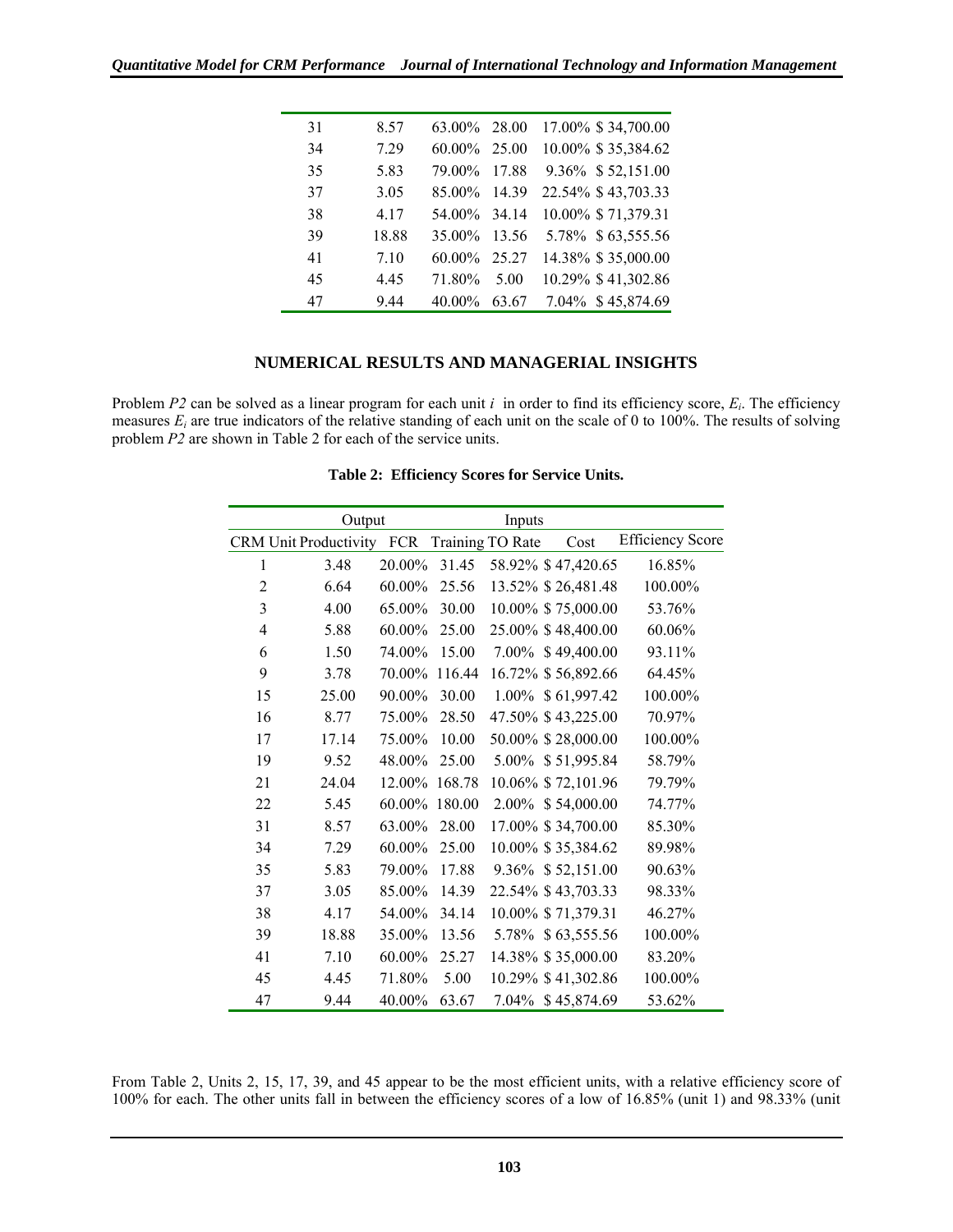37) indicating their corresponding operating inefficiency in managing labor costs, turn over and training. In the next section, we discuss how these degrees of inefficiency can be interpreted and how they help in managerial decisionmaking.

Given the relative efficiency scores of each CRM unit, we can calculate the combination of inputs and outputs measures, which will make each of the inefficient CRM units efficient. Using shadow prices generated by the linear programming solution (for a more detailed explanation, see Appendix), we calculate the values that would make each of the corresponding units efficient. This is listed in Table 3.

|                | <b>CRM Unit Productivity</b> | <b>FCR</b> |       | Training TO Rate | Cost      |
|----------------|------------------------------|------------|-------|------------------|-----------|
| 1              | 3.66                         | 20.00%     | 4.92  | \$<br>9.93%      | 7,991.23  |
| $\overline{2}$ | 6.64                         | $60.00\%$  | 25.56 | 13.52%<br>S      | 26,481.48 |
| 3              | 11.77                        | 65.00%     | 16.13 | \$<br>5.38%      | 40,318.48 |
| $\overline{4}$ | 6.42                         | 60.00%     | 15.02 | 15.02%<br>S      | 29,069.60 |
| 6              | 11.49                        | 74.00%     | 13.97 | 6.52%<br>\$      | 45,997.59 |
| 9              | 11.64                        | 70.00%     | 27.66 | 10.78%<br>S      | 36,665.58 |
| 15             | 25.00                        | 90.00%     | 30.00 | 1.00%<br>\$      | 61,997.42 |
| 16             | 12.75                        | 75.00%     | 20.23 | 33.71% \$        | 30,678.54 |
| 17             | 17.14                        | 75.00%     | 10.00 | 50.00%<br>S      | 28,000.00 |
| 19             | 10.63                        | 48.00%     | 14.70 | 2.94%<br>\$      | 30,570.35 |
| 21             | 24.04                        | 88.44%     | 27.33 | \$<br>8.03%      | 57,528.94 |
| 22             | 16.02                        | 60.00%     | 20.36 | 1.50%<br>\$      | 40,374.07 |
| 31             | 8.57                         | 63.00%     | 23.88 | 14.50%<br>\$     | 29,598.07 |
| 34             | 9.78                         | 60.00%     | 22.50 | 9.00%<br>\$      | 31,839.46 |
| 35             | 11.30                        | 79.00%     | 16.20 | \$<br>8.48%      | 47,265.76 |
| 37             | 8.90                         | 85.00%     | 14.15 | 22.17%<br>S      | 42,972.57 |
| 38             | 10.47                        | 54.00%     | 15.80 | 4.63%<br>\$      | 33,026.05 |
| 39             | 18.88                        | 35.00%     | 13.56 | \$<br>5.78%      | 63,555.56 |
| 41             | 7.10                         | 60.00%     | 21.02 | 11.96%<br>S      | 29,118.89 |
| 45             | 4.45                         | 71.80%     | 5.00  | $10.29\%$ \$     | 41,302.86 |
| 47             | 9.44                         | 40.00%     | 13.80 | 3.77%<br>\$      | 24,595.90 |

## **Table 3: Measures for Efficiency Rating of 100%.**

Interpreting the results of Table 3, if one wants to make Unit 1 move to the efficient frontier, a combination of all of the following must happen: its Productivity must rise from 3.48 to 3.66, Average Training Days would need to fall from 31.45 to 4.92 days, The TO Rate must go from 58.92% to 9.93% and finally the Average Labor Cost must be reduced from \$47,420.65 to \$7991.23. Clearly a lot must happen in order to move Unit 1 to an efficiency score of 100% (One must also note that, to begin with, it had the lowest score of 16.85%).

In order to explain some of the additional managerial insights derived from the DEA analysis, we considered a subset of the above 3-input, 2-output situation, and did more extensive analysis of our results. Consider only the case of one output measure (Productivity) and two input measures (TO Rate and Labor Cost). For this case, using DEA, we arrive at the efficiency scores shown in Table 4 (note that there are only two efficient units, Unit 15 and Unit 17):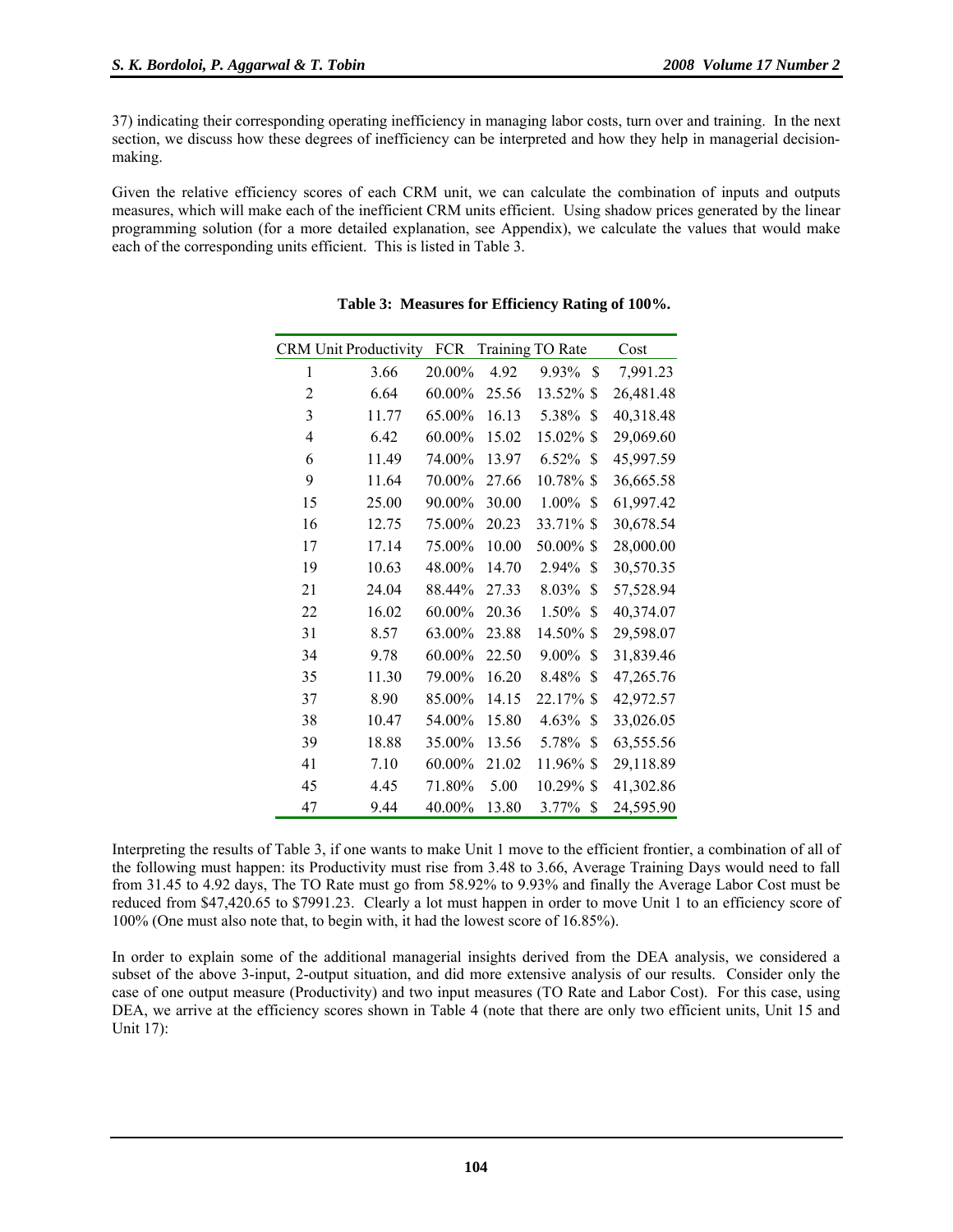|                | CRM Unit Productivity TO Rate |              | Cost      | <b>Efficiency Score</b> |
|----------------|-------------------------------|--------------|-----------|-------------------------|
| 1              | 3.48                          | 58.92% \$    | 47,420.65 | 13.38%                  |
| 2              | 6.64                          | 13.52% \$    | 26,481.48 | 54.31%                  |
| 3              | 4.00                          | 10.00% \$    | 75,000.00 | 12.79%                  |
| $\overline{4}$ | 5.88                          | 25.00% \$    | 48,400.00 | 26.29%                  |
| 6              | 1.50                          | 7.00%<br>S   | 49,400.00 | 7.26%                   |
| 9              | 3.78                          | 16.72%<br>S  | 56,892.66 | 15.23%                  |
| 15             | 25.00                         | 1.00%<br>\$  | 61,997.42 | 100.00%                 |
| 16             | 8.77                          | 47.50% \$    | 43,225.00 | 38.21%                  |
| 17             | 17.14                         | 50.00% \$    | 28,000.00 | 100.00%                 |
| 19             | 9.52                          | 5.00%<br>\$  | 51,995.84 | 44.38%                  |
| 21             | 24.04                         | $10.06\%$ \$ | 72,101.96 | 79.79%                  |
| 22             | 5.45                          | 2.00%<br>\$  | 54,000.00 | 24.90%                  |
| 31             | 8.57                          | 17.00% \$    | 34,700.00 | 53.79%                  |
| 34             | 7.29                          | $10.00\%$ \$ | 35,384.62 | 47.39%                  |
| 35             | 5.83                          | 9.36%<br>S   | 52,151.00 | 26.44%                  |
| 37             | 3.05                          | $22.54\%$ \$ | 43,703.33 | 15.07%                  |
| 38             | 4.17                          | $10.00\%$ \$ | 71,379.31 | 13.99%                  |
| 39             | 18.88                         | \$<br>5.78%  | 63,555.56 | 72.09%                  |
| 41             | 7.10                          | 14.38% \$    | 35,000.00 | 45.12%                  |
| 45             | 4.45                          | 10.29% \$    | 41,302.86 | 25.01%                  |
| 47             | 9.44                          | 7.04%<br>\$  | 45,874.69 | 49.07%                  |

**Table 4: Efficiency Scores For Productivity, TO Rate, and Labor Cost.** 

Additionally, the analysis results in an Efficient Frontier (Figure 1). Note the efficient frontier will be a straight line connecting the points depicting CRM units 15 and 17. The distance of the inefficient units from the efficient frontier indicates the degree of inefficiency for the corresponding CRM unit (the closer one is to the efficient frontier line, the higher the efficiency).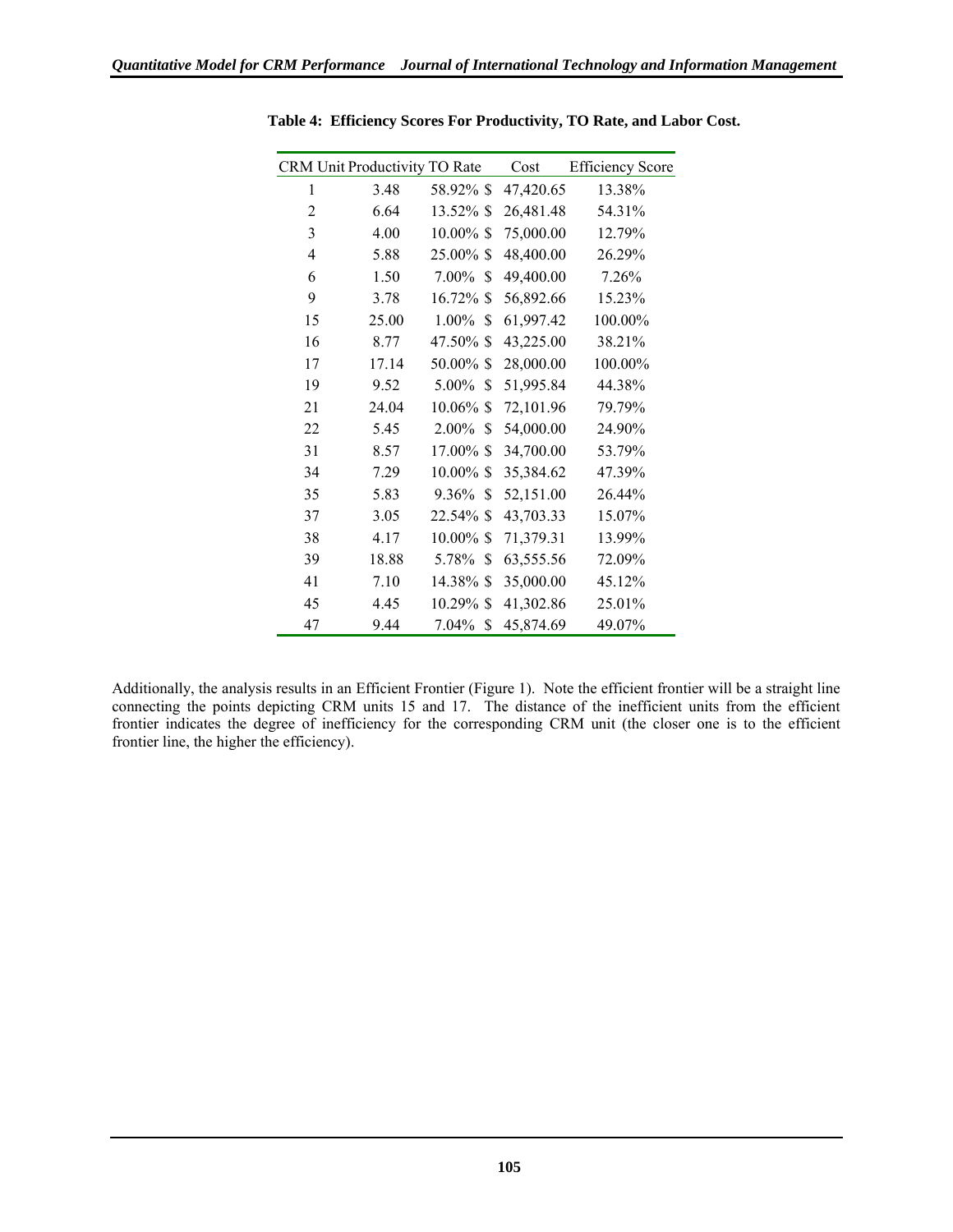**Figure 1: Efficient Frontier for 2-input, 1-ouput situation.** 



**Efficient Frontier**

With the selected inputs as TO Rate  $(I_1)$ , and Average Labor Cost  $(I_2)$ , and the selected output as Productivity  $(O_1)$ by the CRM unit, we identified three major questions for the inefficient CRM units:

- 1) For a given TO Rate and a given Labor Cost, how much would the productivity have to increase for the CRM unit to be efficient?
- 2) For a given level of Productivity and TO Rate, how much would the Labor Cost have to decrease for the CRM unit to be efficient?
- 3) Finally, for a given level of Productivity and Labor Cost, how much would the TO Rate have to decrease for the CRM unit efficient?

For each of the above questions, we set the constraint equations for the DEA formulations accordingly as follows such that the necessary margin of inefficiency shows up for the CRM units that are not on the efficient frontier:

- *1)*  $(v_1I_1 + v_2I_2)/u_1 \geq O_1$
- *2)*  $(u_1O_1 v_2I_2)/v_1 \leq I_1$
- *3)*  $(u_1O_1 v_1I_1)/v_2 \leq I_2$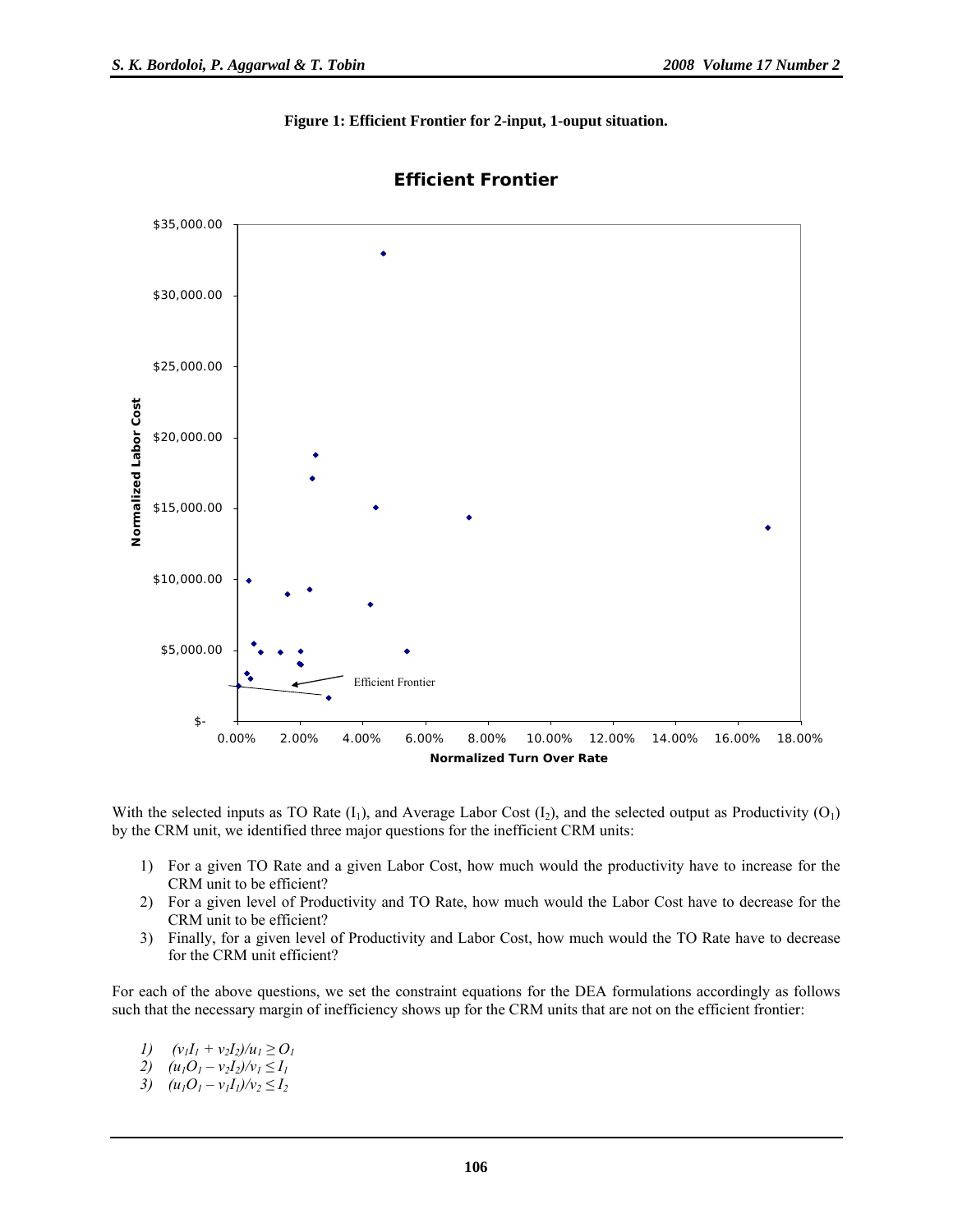For the first case, we get the results shown in Table 5. This indicates that, for Unit 1 for example, for a given TO Rate of 58.92% and a given labor cost of \$47,420.65, the current productivity of 3.48 calls per hour needs to increase to 25.99 calls per hour to be efficient (Again, note that Units 15 and 17 are currently efficient).

|                         | Given    |    |            | Variable     |                     |  |
|-------------------------|----------|----|------------|--------------|---------------------|--|
|                         |          |    |            | Current      | Productivity Needed |  |
| CRM Unit                | TO Rate  |    | Labor Cost | Productivity | To be Efficient     |  |
|                         |          |    |            |              |                     |  |
| $\mathbf{1}$            | 58.92%   | \$ | 47,420.65  | 3.48         | 25.99               |  |
| $\overline{c}$          | 13.52%   | \$ | 26,481.48  | 6.64         | 12.22               |  |
| $\overline{\mathbf{3}}$ | 10.00%   | \$ | 75,000.00  | 4.00         | 31.28               |  |
| $\overline{4}$          | 25.00%   | \$ | 48,400.00  | 5.88         | 22.38               |  |
| 6                       | 7.00%    | \$ | 49,400.00  | 1.50         | 20.65               |  |
| 9                       | 16.72%   | \$ | 56,892.66  | 3.78         | 24.81               |  |
| 15                      | 1.00%    | \$ | 61,997.42  | 25.00        | 25.00               |  |
| 16                      | 47.50%   | \$ | 43,225.00  | 8.77         | 22.96               |  |
| 17                      | 50.00%   | \$ | 28,000.00  | 17.14        | 17.14               |  |
| 19                      | $5.00\%$ | \$ | 51,995.84  | 9.52         | 21.46               |  |
| 21                      | 10.06%   | \$ | 72,101.96  | 24.04        | 30.13               |  |
| 22                      | 2.00%    | \$ | 54,000.00  | 5.45         | 21.91               |  |
| 31                      | 17.00%   | \$ | 34,700.00  | 8.57         | 15.93               |  |
| 34                      | 10.00%   | \$ | 35,384.62  | 7.29         | 15.38               |  |
| 35                      | 9.36%    | \$ | 52,151.00  | 5.83         | 22.04               |  |
| 37                      | 22.54%   | \$ | 43,703.33  | 3.05         | 20.20               |  |
| 38                      | 10.00%   | \$ | 71,379.31  | 4.17         | 29.83               |  |
| 39                      | 5.78%    | \$ | 63,555.56  | 18.88        | 26.19               |  |
| 41                      | 14.38%   | \$ | 35,000.00  | 7.10         | 15.75               |  |
| 45                      | 10.29%   | \$ | 41,302.86  | 4.45         | 17.79               |  |
| 47                      | 7.04%    | \$ | 45,874.69  | 9.44         | 19.24               |  |

**Table 5: Productivity Needed to be Efficient (For a given Labor Cost and TO Rate).** 

For the second case, we get the results shown in Table 6. This indicates that, for Unit 2 for example, for a given TO Rate of 58.92% and a given Productivity level of 6.64 calls per hour, the current Labor Cost of \$ 26,481.48 needs to be reduced to \$12,564.52 to be efficient (Also note that it is not feasible to reduce the Labor Cost of Unit 1 in order to make it efficient as the required cost is negative).

| Table 6: Labor Cost Needed to be Efficient (For a Given Level of Productivity and TO Rate). |
|---------------------------------------------------------------------------------------------|
|---------------------------------------------------------------------------------------------|

| Given           |              |                | Variable        |                   |  |
|-----------------|--------------|----------------|-----------------|-------------------|--|
|                 |              |                | Current         | Labor Cost Needed |  |
| <b>CRM</b> Unit | Productivity | <b>TO Rate</b> | Labor Cost      | To be Efficient   |  |
|                 | 3.48         | 58.92%         | 47,420.65<br>S  | \$(8,676.35)      |  |
| $\overline{2}$  | 6.64         | 13.52%         | 26,481.48       | \$12,564.52       |  |
| 3               | 4.00         | 10.00%         | 75,000.00<br>\$ | \$7,023.75        |  |
| 4               | 5.88         | $25.00\%$      | 48,400.00<br>S  | \$7,300.00        |  |
| 6               | 1.50         | 7.00%          | 49,400.00<br>S  | \$1,677.59        |  |
| 9               | 3.78         | $16.72\%$      | 56,892.66       | \$4,495.72        |  |
| 15              | 25.00        | 1.00%          | 61,997.42<br>S  | \$61,997.42       |  |
| 16              | 8 7 7        | 47.50%         | 43,225.00       | \$7,878.94        |  |
| 17              | 17.14        | 50.00%         | 28,000.00       | \$28,000.00       |  |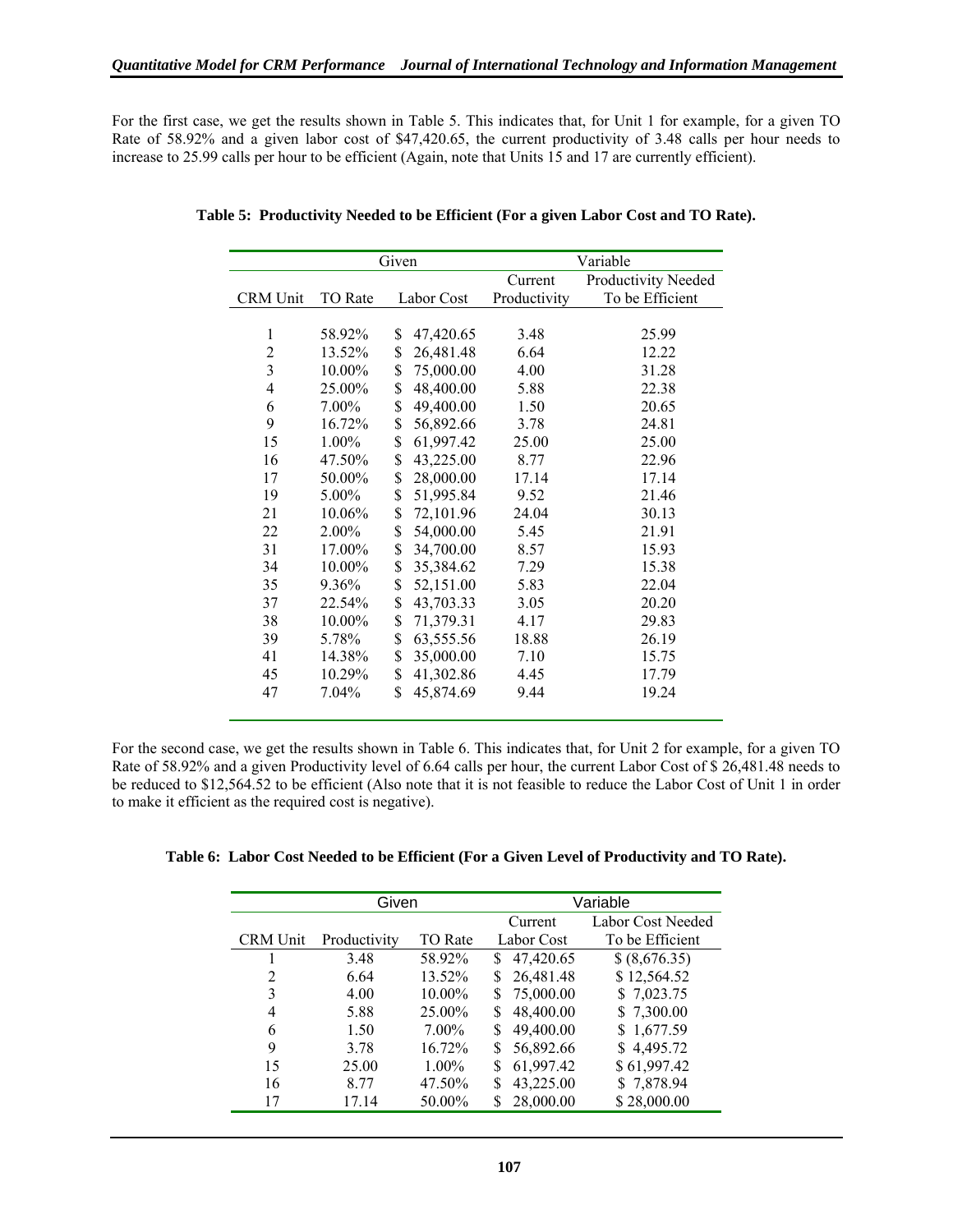| 19 | 9.52  | $5.00\%$  | \$51,995.84     | \$22,259.93  |
|----|-------|-----------|-----------------|--------------|
| 21 | 24.04 | 10.06%    | 72,101.96       | \$56,930.48  |
| 22 | 5.45  | $2.00\%$  | 54,000.00<br>S  | \$13,001.84  |
| 31 | 8.57  | 17.00%    | 34,700.00<br>S  | \$16,354.00  |
| 34 | 7 29  | 10.00%    | 35,384.62<br>S. | \$15,220.29  |
| 35 | 5.83  | 9.36%     | 52,151.00<br>S. | \$11,764.07  |
| 37 | 3.05  | 22.54%    | 43,703.33<br>S. | 954.31<br>S. |
| 38 | 4 1 7 | $10.00\%$ | 71,379.31<br>S  | \$7,453.95   |
| 39 | 18.88 | 5.78%     | 63,555.56<br>S. | \$45,343.37  |
| 41 | 7.10  | 14.38%    | 35,000.00<br>S  | \$13,469.20  |
| 45 | 4.45  | 10.29%    | 41,302.86<br>S  | \$8,058.77   |
| 47 | 9.44  | 7.04%     | 45,874.69<br>S  | \$21,457.71  |

Finally, for the third case we get the shown in Table 7. Notice that none of the inefficient units can be made efficient by reducing the TO rate (for the given level of productivity and Labor Cost) as all values are negative, implying that the reduction has to exceed the feasible limits (absolute best turnover rate of 0%) This means that for the given situation, the other input, namely the labor cost, dominates the results to such an extent that even a 0% turnover rate in the inefficient units will not make them efficient.

|                 | Given        |    |            |                | Variable              |  |  |
|-----------------|--------------|----|------------|----------------|-----------------------|--|--|
|                 |              |    |            | Current        | <b>TO Rate Needed</b> |  |  |
| <b>CRM Unit</b> | Productivity |    | Labor Cost | <b>TO Rate</b> | To be Efficient       |  |  |
| 1               | 3.48         | \$ | 47,420.65  | 58.92%         | -131.72%              |  |  |
| $\overline{2}$  | 6.64         | \$ | 26,481.48  | 13.52%         | $-33.78%$             |  |  |
| 3               | 4.00         | \$ | 75,000.00  | 10.00%         | -221.02%              |  |  |
| 4               | 5.88         | \$ | 48,400.00  | 25.00%         | -114.68%              |  |  |
| 6               | 1.50         | \$ | 49,400.00  | 7.00%          | $-155.18%$            |  |  |
| 9               | 3.78         | \$ | 56,892.66  | 16.72%         | -161.35%              |  |  |
| 15              | 25.00        | \$ | 61,997.42  | 1.00%          | 1.00%                 |  |  |
| 16              | 8.77         | \$ | 43,225.00  | 47.50%         | $-72.62%$             |  |  |
| 17              | 17.14        | \$ | 28,000.00  | 50.00%         | 50.00%                |  |  |
| 19              | 9.52         | \$ | 51,995.84  | 5.00%          | $-96.06%$             |  |  |
| 21              | 24.04        | \$ | 72,101.96  | 10.06%         | $-41.50%$             |  |  |
| 22              | 5.45         | \$ | 54,000.00  | 2.00%          | -137.33%              |  |  |
| 31              | 8.57         | \$ | 34,700.00  | 17.00%         | -45.35%               |  |  |
| 34              | 7.29         | \$ | 35,384.62  | 10.00%         | $-58.53%$             |  |  |
| 35              | 5.83         | \$ | 52,151.00  | 9.36%          | -127.89%              |  |  |
| 37              | 3.05         | \$ | 43,703.33  | 22.54%         | $-122.74%$            |  |  |
| 38              | 4.17         | \$ | 71,379.31  | 10.00%         | $-207.25%$            |  |  |
| 39              | 18.88        | \$ | 63,555.56  | 5.78%          | $-56.12%$             |  |  |
| 41              | 7.10         | \$ | 35,000.00  | 14.38%         | $-58.80%$             |  |  |
| 45              | 4.45         | \$ | 41,302.86  | 10.29%         | -102.69%              |  |  |
| 47              | 9.44         | \$ | 45,874.69  | 7.04%          | -75.94%               |  |  |

**Table 7: TO Rate Needed to be Efficient (For a Given Level of Productivity and Labor Cost).** 

This clearly shows the tradeoff that exists between different input factors for a CRM unit. Without a measurement system such as the one developed in this paper, it will be very difficult for the CRM unit to compare the benefits from changes in dissimilar inputs such as TO Rates, Training, and Labor Costs.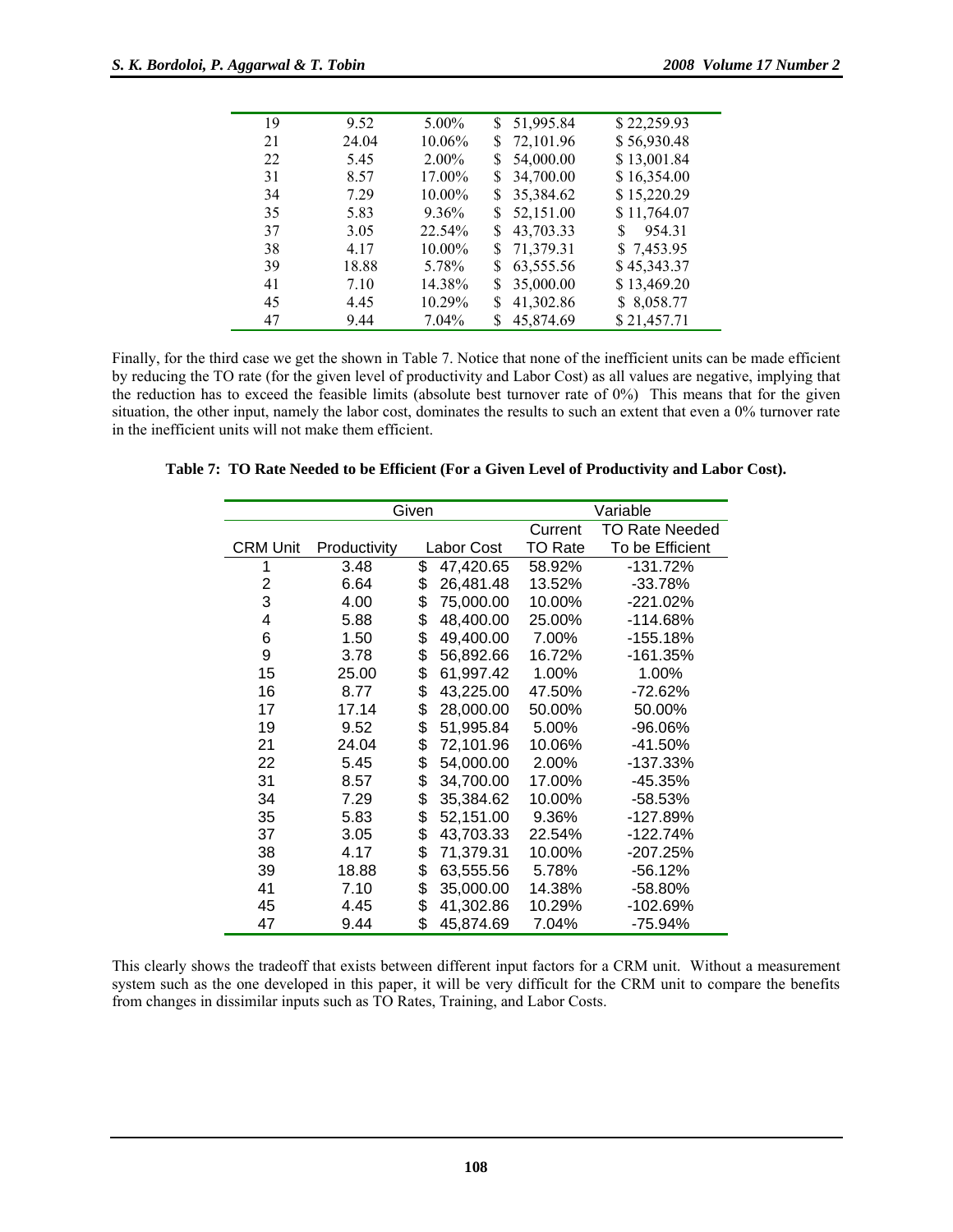### **CONCLUSIONS AND F UTURE RESEARCH**

In this paper, we offer a methodology to evaluate and compare CRM units given dissimilar inputs and output measurements. The results help us determine the efficiency front of the chosen set of CRM units and provide a measure on extent of inefficiencies for the units that are not on the efficient frontier. An extension of the DEA results along with the sensitivity analysis provides several managerial insights that will help CRM managers in decision-making on issues such as degree of IT investment and the ideal size of labor force.

Our future research will focus on developing a more comprehensive set of measurements that will attempt to seek out the most relevant of all these inputs and outputs that will apply generally to most CRM units. We are focusing currently in CRM units for call centers of different types. This will involve looking at measures that are focused on several areas: financial, customer satisfaction, internal processes, and human resources.

With sufficiently large set of data, we believe that our DEA model will give more valuable insights to the CRM units under study as to what improvements are possible to make and by how much. The complexity of the quantitative analysis increases drastically with the inclusion of more inputs and outputs. Therefore, the wisdom of selecting the appropriate number of inputs and outputs lies in arriving at a balance between degree of mathematical complexity and usefulness of the results.

### **REFERENCES**

- Addo, T. B. A., Chow, C. W. & Haddad, K. M. (2004). Development of an IT Balanced Scorecard. *Journal of International Technology and Information Management*, 13, 4, 219-238.
- Anton, Jon. (2000). The past, present and future of customer access centers. *International Journal of Service Industry Management*, 11, 120-130.
- Bandopadhyay, T. & Kumar, P. (2007). A New Approach for Evaluating Order Fulfillment Process Options of B2C Horizontal Portals Using DEA. *Journal of International Technology and Information Management*, 16, 1, 1-16.
- Barlow, D. (2002). The State of CRM Intelligent CRM Solutions. Special Issue on *Call Center Magazine,* 15, 9, S6-S10.
- Bordoloi, S. K. (2004). Agent Recruitment Planning in Knowledge-Intensive Call Centers. *Journal of Service Research*, 6, 4, 309-323.
- Case Studies*.* (2002). Making the Right Moves with CRM. *Call Center Magazine,* 15, 9, 18-30.
- Chabrow, Eric. (2002). Keep 'Em Happy. *Information Week*, September.
- Charnes. D.A., Cooper, W.W. & Rhodes, E. (1978). Measuring the Efficiency of Decision Making Units. *European Journal of Operations Research* 2, 6, 429-444.
- Chan, J. O. (2007). A Predictive Analytic Model for Value Chain Management. *Journal of International Technology and Information Management*, 16, 1, 31-42.
- Greenberg, Paul. (2002). *CRM at the Speed of Light*. McGraw-Hill Osborne, NY.
- Fernandes, Louis. (2002). Low Cost Solutions. *CRM Magazine,* #29.
- Fitzsimmons, J. A., & M. J. Fitzsimmons. (2006). Service Management: Operations, Strategy, Information Technology, fifth edition, McGraw-Hill Irwin.